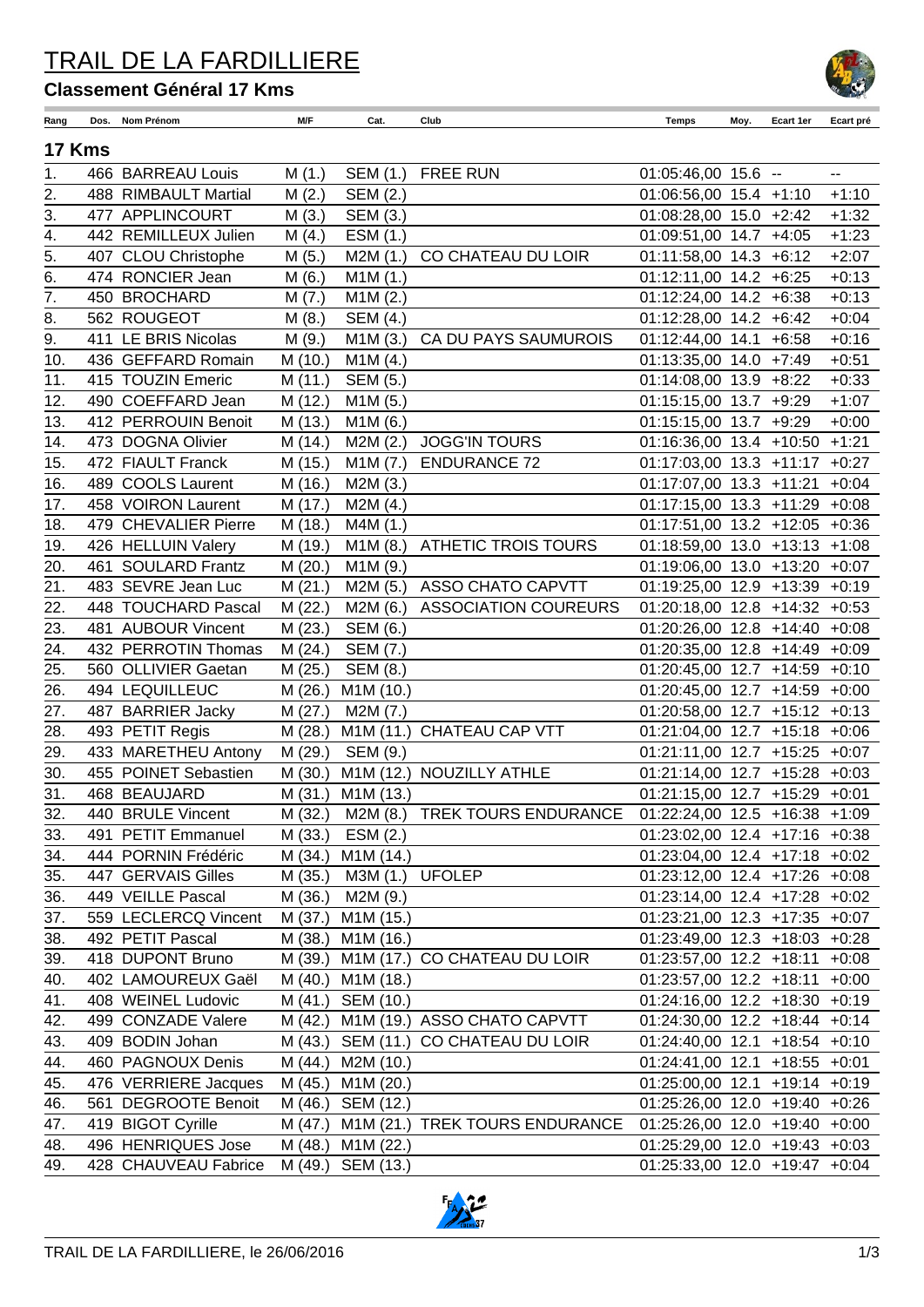# TRAIL DE LA FARDILLIERE

#### **Classement Général 17 Kms**



| Rang | Dos. Nom Prénom                        | M/F     | Cat.                  | Club                             | <b>Temps</b>                    | Moy. | Ecart 1er        | Ecart pré |
|------|----------------------------------------|---------|-----------------------|----------------------------------|---------------------------------|------|------------------|-----------|
| 50.  | <b>427 ROGUINSKY</b>                   | F(1.)   | M1F(1.)               | <b>ATHETIC TROIS TOURS</b>       | 01:25:34,00 12.0 +19:48 +0:01   |      |                  |           |
| 51.  | 480 SAVATIER Jean                      | M (50.) | M1M (23.)             |                                  | 01:25:50,00 12.0 +20:04 +0:16   |      |                  |           |
| 52.  | 465 ERABLE Jerome                      | M (51.) | SEM (14.)             |                                  | 01:27:14,00 11.8 +21:28 +1:24   |      |                  |           |
| 53.  | 463 DAVIAUD Jean                       | M(52.)  |                       | M2M (11.) DROIT DE SAVOIR        | 01:27:15,00 11.8 +21:29 +0:01   |      |                  |           |
| 54.  | 425 BROQUET Catherine                  | F(2.)   | M <sub>2</sub> F (1.) |                                  | $01:27:25,00$ 11.8 +21:39 +0:10 |      |                  |           |
| 55.  | 475 DELANOUE Franck                    | M (53.) | M1M (24.)             |                                  | 01:27:26,00 11.8 +21:40 +0:01   |      |                  |           |
| 56.  | 438 MEAUDE Martial                     | M (54.) |                       | M1M (25.) CO CHATEAU DU LOIR     | 01:28:25,00 11.6 +22:39 +0:59   |      |                  |           |
| 57.  | 485 LARDIER Laurent                    | M (55.) | M2M (12.)             |                                  | 01:28:26,00 11.6 +22:40 +0:01   |      |                  |           |
| 58.  | 486 PRUD HOMME                         | F(3.)   | <b>SEF (1.)</b>       | <b>JOGG'IN TOURS</b>             | $01:28:38,00$ 11.6 +22:52 +0:12 |      |                  |           |
| 59.  | 464 BOIZAT Olivier                     |         | M (56.) SEM (15.)     |                                  | 01:28:41,00 11.6 +22:55 +0:03   |      |                  |           |
| 60.  | 435 ANDRIEUX Sylvain                   | M (57.) | SEM (16.)             |                                  | 01:29:53,00 11.4 +24:07 +1:12   |      |                  |           |
| 61.  | 434 VISBECQ Cedric                     |         | M (58.) SEM (17.)     |                                  | 01:30:01,00 11.4 +24:15 +0:08   |      |                  |           |
| 62.  | 401 LEGEAY Franck                      | M (59.) |                       | M1M (26.) CO CHATEAU DU LOIR     | 01:30:01,00 11.4 +24:15 +0:00   |      |                  |           |
| 63.  | 454 COUTY Michel                       | M(60.)  |                       | M2M (13.) NOUZILLY ATHLE         | 01:30:17,00 11.4 +24:31 +0:16   |      |                  |           |
| 64.  | 421 FERRE Pascal                       | M(61.)  | M3M (2.)              | <b>JOGG'IN TOURS</b>             | 01:30:47,00 11.3 +25:01 +0:30   |      |                  |           |
| 65.  | 414 TOURNEUX Alain                     | M (62.) | M2M (14.)             |                                  | 01:30:51,00 11.3 +25:05 +0:04   |      |                  |           |
| 66.  | 431 LEZEAU Jean                        | M(63.)  | M2M (15.)             |                                  | 01:31:07,00 11.3 +25:21 +0:16   |      |                  |           |
| 67.  | 478 TRUILLET Nicolas                   | M(64.)  |                       | M1M (27.) CO CHATEAU DU LOIR     | 01:31:28,00 11.2 +25:42 +0:21   |      |                  |           |
| 68.  | 500 JUILLARD Xavier                    | M (65.) | M1M (28.)             |                                  | 01:32:04,00 11.2 +26:18 +0:36   |      |                  |           |
| 69.  | 430 DUPLANT Eric                       | M (66.) | M1M (29.)             |                                  | 01:32:07,00 11.2 +26:21 +0:03   |      |                  |           |
| 70.  | 484 CHANUT Cristian                    | M(67.)  | M3M (3.)              |                                  | 01:33:05,00 11.0 +27:19 +0:58   |      |                  |           |
| 71.  | <b>417 BARBIER Louise</b>              | F(4.)   | <b>SEF (2.)</b>       |                                  | 01:33:11,00 11.0 +27:25 +0:06   |      |                  |           |
| 72.  | 405 BREE Sandrine                      | F(5.)   | M1F(2.)               | <b>US RENAUDINE ATHLE</b>        | 01:33:33,00 11.0 +27:47 +0:22   |      |                  |           |
| 73.  | 452 CLEMENT Jean                       | M(68.)  | M3M (4.)              |                                  | 01:33:33,00 11.0 +27:47 +0:00   |      |                  |           |
| 74.  | <b>482 HERMENAULT</b>                  | F(6.)   | <b>SEF (3.)</b>       | CO CHATEAU DU LOIR               | 01:35:09,00 10.8 +29:23 +1:36   |      |                  |           |
| 75.  | 441 JEANNEAU Anthony                   |         | M (69.) SEM (18.)     |                                  | 01:35:09,00 10.8 +29:23 +0:00   |      |                  |           |
| 76.  | 457 SCHNEL Jean Marc                   | M (70.) |                       | M2M (16.) NOUZILLY ATHLE         | 01:35:12,00 10.8 +29:26 +0:03   |      |                  |           |
| 77.  | 498 SOUCHU Mikael                      |         | M (71.) SEM (19.)     |                                  | 01:35:23,00 10.8 +29:37 +0:11   |      |                  |           |
| 78.  | 429 LOCQUENEUX                         |         | M (72.) M1M (30.)     |                                  | 01:35:34,00 10.7 +29:48 +0:11   |      |                  |           |
| 79.  | 403 ANTOINE Emmanuel M (73.) M2M (17.) |         |                       |                                  | 01:35:53,00 10.7 +30:07 +0:19   |      |                  |           |
| 80.  | 413 BROSSIER Alain                     | M (74.) | M2M (18.)             |                                  | 01:36:05,00 10.7 +30:19 +0:12   |      |                  |           |
| 81.  | 423 JOLLY Stephane                     | M (75.) | M1M (31.)             |                                  | 01:36:30,00 10.6 +30:44 +0:25   |      |                  |           |
| 82.  | 437 MOUSSU Fanny                       |         | $F(7.)$ M1F $(3.)$    |                                  | 01:37:15,00 10.6 +31:29 +0:45   |      |                  |           |
| 83.  | 420 BRAEN Florence                     | F(8.)   | M2F(2.)               | <b>JOGG'IN TOURS</b>             | $01:38:08,00$ 10.5 +32:22 +0:53 |      |                  |           |
| 84.  | 406 MARTEAU Dany                       | F(9.)   | M1F(4.)               | CO CHATEAU DU LOIR               | $01:39:27,00$ 10.3 +33:41 +1:19 |      |                  |           |
| 85.  | 439 CHASLE Anne-Marie F (10.)          |         | M2F(3.)               | <b>TREK TOURS ENDURANCE</b>      | $01:40:12,00$ 10.3 +34:26 +0:45 |      |                  |           |
| 86.  | 451 COXO Jean                          | M (76.) | M4M (2.)              | SAINTE MAURE ATHLETIC            | 01:40:20,00 10.2 +34:34 +0:08   |      |                  |           |
| 87.  | 469 RIGAULT Jacques                    | M (77.) | M3M (5.)              |                                  | 01:40:37,00 10.2 +34:51 +0:17   |      |                  |           |
| 88.  | 467 GODET Benoit                       | M (78.) | M2M (19.)             |                                  | 01:40:53,00 10.2 +35:07 +0:16   |      |                  |           |
| 89.  | <b>443 LAMOUREUX</b>                   | F(11.)  | ESF (1.)              |                                  | $01:41:17,00$ 10.1 +35:31 +0:24 |      |                  |           |
| 90.  | 497 ILAN Sully                         | M (79.) | M1M (32.)             |                                  | 01:42:05,00 10.1 +36:19 +0:48   |      |                  |           |
| 91.  | 459 PAGNOUX Isabelle                   | F(12.)  | M <sub>1</sub> F (5.) |                                  | $01:42:35,00$ 10.0 +36:49 +0:30 |      |                  |           |
| 92.  | 462 FRADIN Thierry                     |         | M (80.) SEM (20.)     |                                  | 01:42:35,00 10.0 +36:49 +0:00   |      |                  |           |
| 93.  | 453 COUTY Annick                       | F(13.)  |                       | M2F (4.) NOUZILLY ATHLE          | 01:46:37,00 9.6                 |      | $+40:51$ $+4:02$ |           |
| 94.  | 456 GRANGER Didier                     |         |                       | M (81.) M2M (20.) NOUZILLY ATHLE | 01:46:38,00 9.6                 |      | $+40:52$ $+0:01$ |           |
| 95.  | 410 SAMEDI, Sylvie                     | F(14.)  | M2F (5.)              |                                  | 01:52:09,00 9.2                 |      | $+46:23$ $+5:31$ |           |
| 96.  | 446 QUERVILLE Thierry                  |         | M (82.) M2M (21.)     |                                  | 01:52:52,00 9.1                 |      | $+47:06$ +0:43   |           |
| 97.  | 424 CHAUVEAU Jerome                    |         | M (83.) M1M (33.)     |                                  | 01:52:54,00 9.1                 |      | $+47:08$ +0:02   |           |
| 98.  | 416 BARBIER Pierre                     | M (84.) | M3M (6.)              |                                  | 01:54:09,00 9.0                 |      | $+48:23$ $+1:15$ |           |
| 99.  | 404 HUVEY Alain                        | M (85.) | M2M (22.)             |                                  | 01:54:25,00 9.0                 |      | $+48:39$ $+0:16$ |           |
| 100. | 470 CHAUVEL Stephanie F (15.) SEF (4.) |         |                       |                                  | 01:57:20,00 8.7                 |      | $+51:34$ $+2:55$ |           |